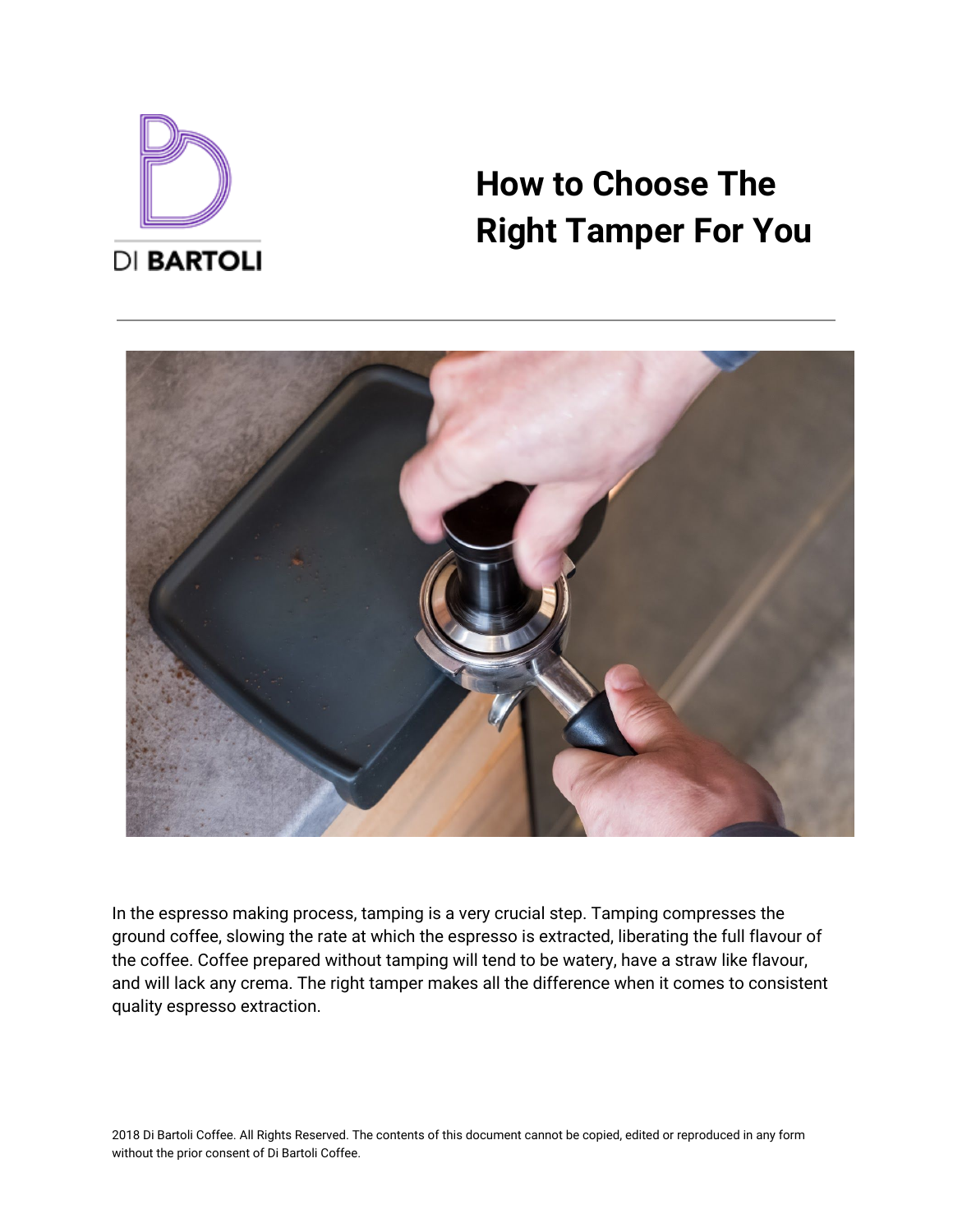## **Things to consider when choosing your tamper**

#### **Base Diameter**

When choosing a tamper, it is important to select one with the diameter appropriate for your machine. Look at the list below and, if your brand/model is not specified, we recommend bringing in your filter basket to the Rosebery Coffee Hub for a perfect match. If your tamper is too small for the basket, certain areas in your 'puk' will experience higher pressure than others, which will result in uneven extraction and a very unpleasant cup.

#### **A Flat or Convex Base**

Convex tampers are designed to redistribute 'mounded' coffee in the basket when tamping. With that said, we recommend instead leveling the 'mound' with your finger (or dosing tools for higher accuracy) and using a flat tamper for an easier, even distribution. Some baristas do prefer tamping with a light convex tamper if choosing not to level the mound with their hands or any dosing tools. Note if you do choose a convex base, you may need the extra attention to your dosing and distribution.

#### **Weight**

A well weighted tamper is comfortable to hold, and will assist you in tamping the coffee evenly. Therefore to achieve better flavour, we recommend using a heavy duty stainless steel base that will allow you introducing approximately 15kg of pressure to compact your 'puk' appropriately. Tamping pressure will vary based on your grind size and your dose (ground volume in your basket).

#### **Feeling in hand**

If you entertain a lot, then you'll be tamping a lot, so it's best that you have a tamper that is comfortable for you and is not too tall, bulky, heavy and generally uncomfortable. Some men prefer taller handle and a heavier base, and some women may choose a shorter, lighter tamper. Whichever you choose eventually, suggest if more than one operator is using the machine and there are substantial differences in height, body mass or size of your palms, to look at choosing a tamper relatively comfortable for all.

#### **Looks**

Need we say more? It just has to look great in your kitchen! Check out the **Reg [Barber](https://dibartoli.com.au/reg-barber-tamper/)** or **[Pullman](https://dibartoli.com.au/pullman-tampers/)** ranges for tampers to better match your creative barista aesthetic.

#### **Pre-calibrated Tampers**

For some people, the most challenging variable of the espresso making process is tamping pressure. Pre-calibrated tampers like the **Espro [Tamper](https://dibartoli.com.au/espro-click-tamper/)**, allow maximum tamping pressure consistency. The Espro uses an internal piston to give you a 15kg tamp pressure every time you use it. One variable less means higher consistency on other variables, which can easily result in a better cup.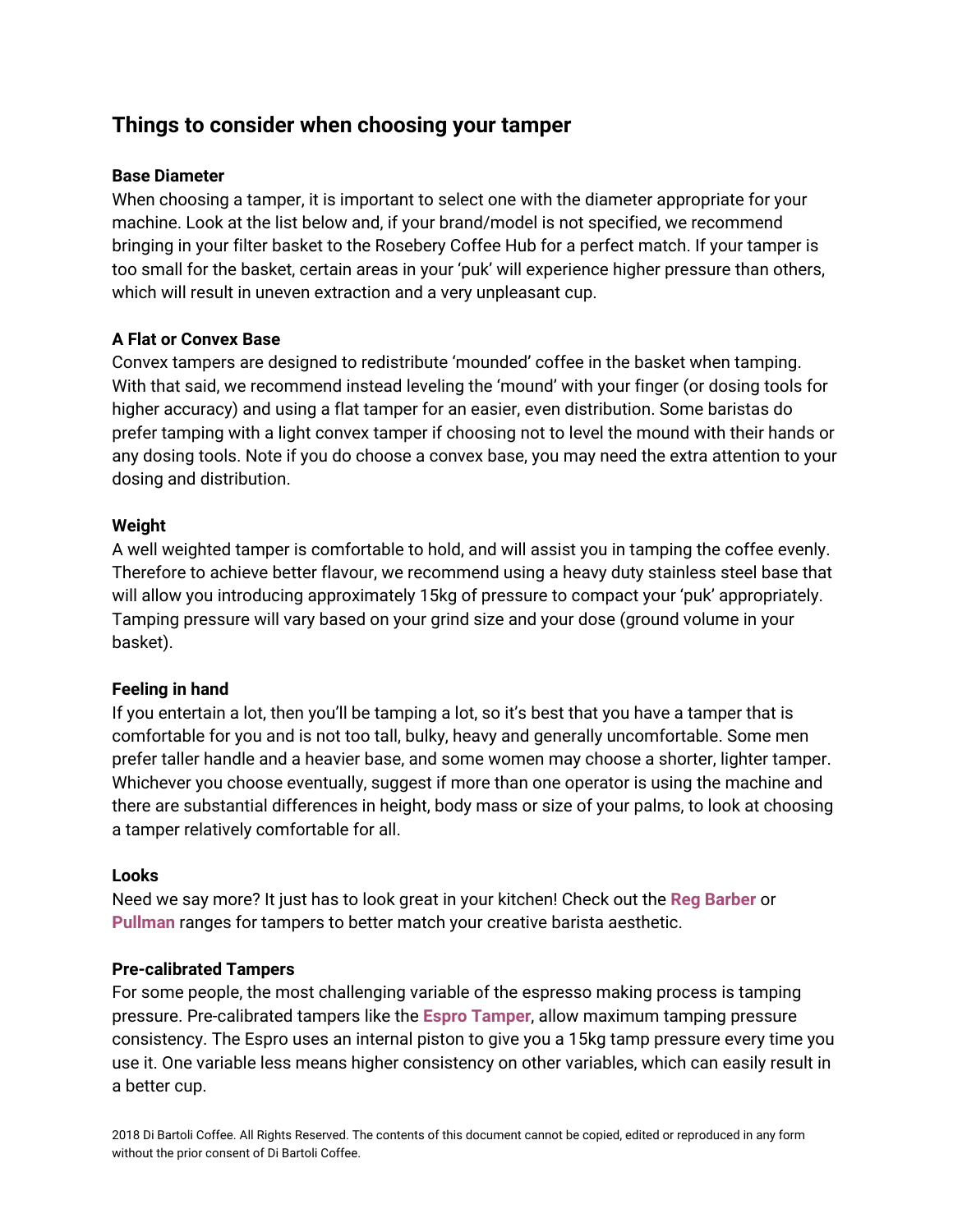### **Thermoblock Machines - Domestic**

| <b>Brand</b> | <b>Model</b>              | <b>Size</b>      |
|--------------|---------------------------|------------------|
| Sunbeam      | <b>EM6910 Cafe Series</b> | 58 <sub>mm</sub> |

## **Single Boiler Machines - Domestic**

| <b>Brand</b>    | <b>Model</b>                  | <b>Size</b>      |
|-----------------|-------------------------------|------------------|
| Ascaso          | Duo Professional Steel Series | 58mm             |
| <b>Brasilia</b> | Lady                          | 58mm             |
| Diadema         | Perfetta                      | 58 <sub>mm</sub> |
| <b>ECM</b>      | <b>Boticelli</b><br>Casa      | 58mm             |
| Isomac          | Venus<br>Zaffiro              | 58.4mm           |
| Rancilio        | Silvia                        | 58mm             |

# **Heat Exchange & Dual Boiler - Domestic**

| <b>Brand</b>       | <b>Model</b>                  | <b>Size</b>      |
|--------------------|-------------------------------|------------------|
| <b>Bezzera</b>     | <b>Traditional Group Head</b> | 58 <sub>mm</sub> |
| <b>Bezzera</b>     | E61 Group Head                | 58.4mm           |
| Diadema            | All models                    | 58 <sub>mm</sub> |
| <b>ECM Germany</b> | All models                    | 58.4mm           |
| <b>ECM Italy</b>   | All models                    | 58.4mm           |
| Elektra            | All models                    | 58mm             |
| Isomac             | All models                    | 58.4mm           |
| <b>Izzo</b>        | All models                    | 58mm             |
| Kitchen Aid        | All models                    | 58mm             |
| La Marzocco        | All models                    | 58.4mm           |
| La Scala           | <b>Butterfly</b>              | 58mm             |
| Nuova Simonelli    | Oscar/Oscar 2                 | 58mm             |
| Pasquini           | Livia                         | 58 <sub>mm</sub> |
| Profitec           | All models                    | 58.4mm           |

2018 Di Bartoli Coffee. All Rights Reserved. The contents of this document cannot be copied, edited or reproduced in any form without the prior consent of Di Bartoli Coffee.